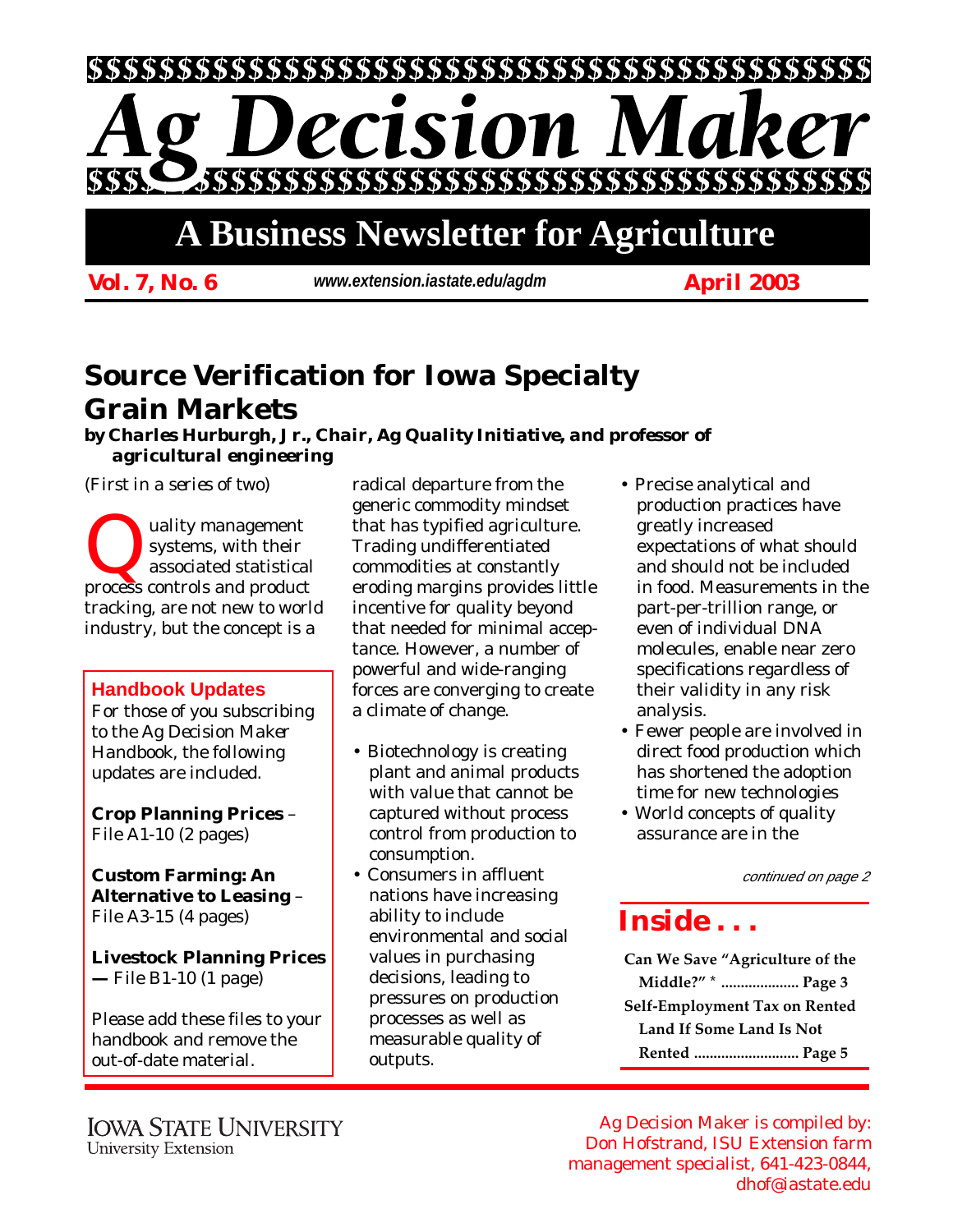Source Verification for Iowa Specialty Grain Markets, continued from page 1

mainstream of all markets including those of the USA. Requirements for labeling of biotech products are forcing policy decisions in retail chains.

- Reduced margins are forcing a reexamination of operating efficiencies.
- Food safety and terrorist fears have greatly increased the willingness of food marketers to implement tracking systems for security reasons.

Some attributes cannot be measured by either visual inspection (e.g., natural beef) or by chemical analysis (e.g., BST in milk). In other cases, measurement is possible but cost prohibitive. For some consumers it is the process (how it was produced or by whom) that creates value (i.e., organic, animal welfare practices, locally grown) not the grade. Process control and more importantly source verification is necessary to capture the value of the trait. Finally, increased world security concerns are causing more scrutiny of all products intended for food – either commodity or specialty.

#### **What is Source Verification?**

Source verification is the ability to trace products from their initial components (for example, from seed) through a production and distribution system to the end user. Other terms have been used for source verification – trace-ability, product tracking, process verification and others. Source verification automatically applies to identity-preserved products – those that are physically isolated throughout the market – but is also increasingly used for documentation in bulk commodity markets as well. Some examples of soybean products that are or could be source verified are:

- Individual varieties grown by individual farmers (e.g. Vinton 81)
- Specialized bulk products, such as non-GM or large seeded soybeans
- Totally contract controlled products such as health foods, organics or pharmaceuticals
- General commodity soybeans if some risk factor is present (for example an unapproved GM event)

Source verification is a process. Testing for specific traits and special handling are part, but not all of the process. Source verification requires a documentation chain from start to finish, in addition to whatever actual confirmation testing can be done. Source verification functions even when testing is not possible, or when the value of the product is in consumer perception rather than physical attributes. As long as the integrity of the documentation is maintained, the source verification and protection will be intact.

#### **Quality Management Systems**

Source verification requires a certified (thirdparty audited) quality management system (QMS). Quality management systems are formalized procedures for requiring discipline and reproducibility in a production process. Discipline and documentation have not been mainstays of traditionally independent minded agriculture. Quality management systems force operators to document what and how processes are done, then prove though records and audit that the process, however described, is consistent. QMS do not require specific or high quality standards, just that desired standards are met. QMS are also a convenient framework under which to introduce environmental and/or safety standards.

The worldwide framework for quality management systems has been the ISO 9000 series of standards. Many manufacturing industries have customized a "front end" for the ISO standards to make them more user friendly for specific situations. This is also happening in agriculture, as in for example the American Institute of Baking Quality Systems Evaluation (QSE) program for flourmills and bakeries. Custom programs can also incorporate other elements such as food safety or environmental protection not addressed by ISO 9000. The USDA is considering starting a process certification similar to but not totally equivalent to ISO 9000 (See www.usda.gov/gipsa.).